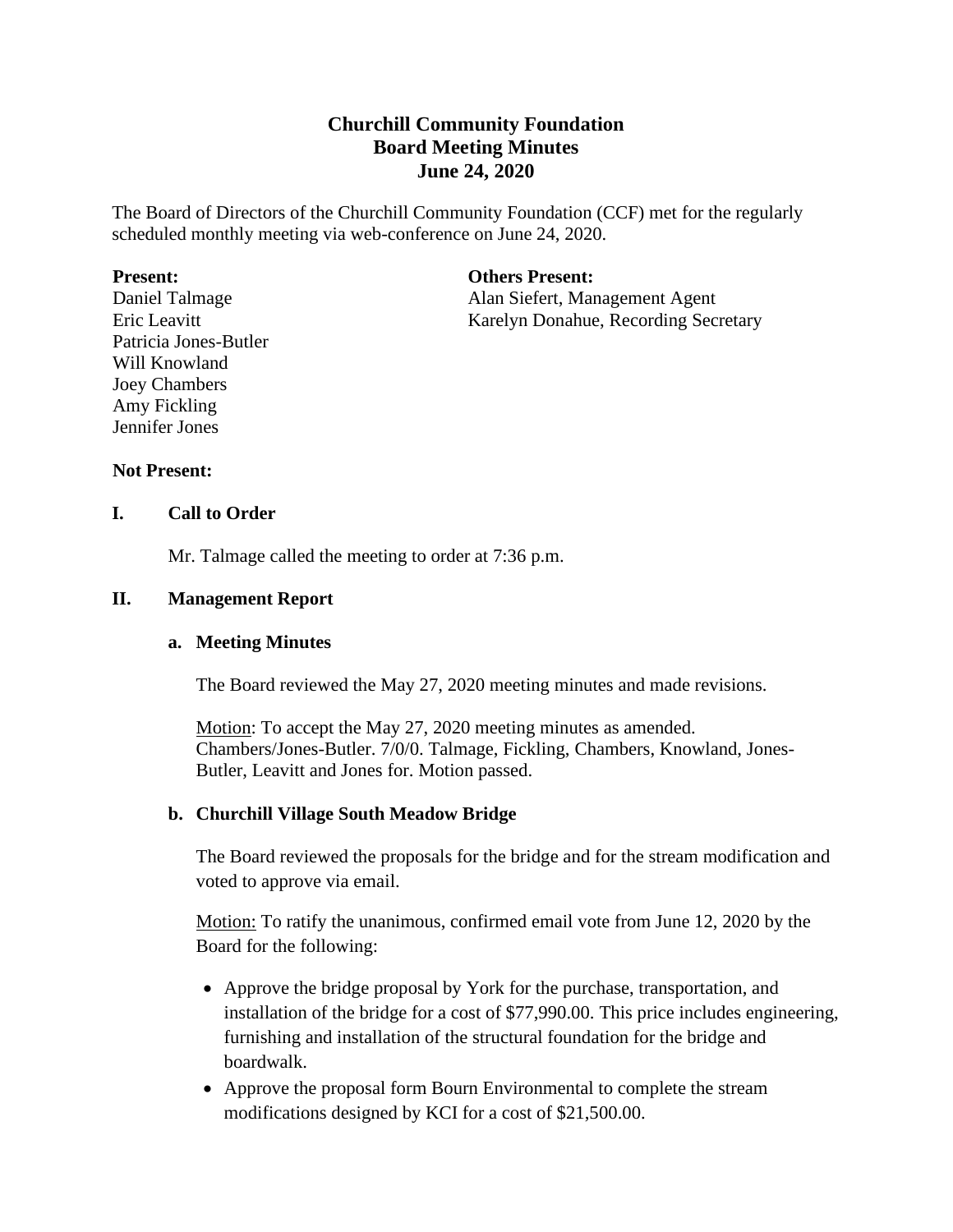Fickling/Knowland. 7/0/0. Talmage, Fickling, Chambers, Knowland, Jones-Butler, Leavitt and Jones for. Motion passed.

#### **c. Churchill East Village Stream/Grant**

Mr. Siefert updated the Board that the flood plain permit application was reviewed but had a few minor issues. CPJ was able to get the revisions made and back to the County the same day. The CEV Board denied the utilization of any parking spaces for the access point on Club Hill Drive. Bourn had Potomac Edison remove a streetlight to allow access. Mr. Siefert will let the affect residents know of the impending work.

## **e. Path Overlay**

Mr. Siefert reported that the asphalt work on the path started this week (week of June  $24<sup>th</sup>$ ) and should be completed by the end of the week.

## **f. Father Hurley Sinkhole**

Mr. Siefert reported that he still has not heard back from the County regarding reimbursement. The Board asked to have the attorney contact the County directly to see if they will respond.

## **g. Operating Checklist/Pending Projects**

The Board reviewed the operating checklist and pending projects with Mr. Siefert.

#### **III. Old Business**

#### **a. Feeding of the Waterfowl / Violation Letter**

A letter was issued to a resident that is known to be feeding the waterfowl. The Board discussed options on addressing the bare spots near the "Do Not Feed Waterfowl" sign and how to deter them from feeding the fowl. Mr. Siefert will ask the attorney to review the legal documents on "destruction of property." Mr. Siefert will get quotes on fencing (Super Silt is an option).

#### **b. Holes in Dam**

The small holes in front of the weir that appear to be dug up by some animals were filled in by MainScapes. Mr. Siefert will monitor them to see if there are any changes.

#### **c. Esprit Stream**

The Foundation's Board is willing to help get the process started for the Esprit Stream restoration and willing to help with the grant process. Mr. Siefert will inquire about being put on their agenda for their July 7, 2020 Board meeting to discuss the stream.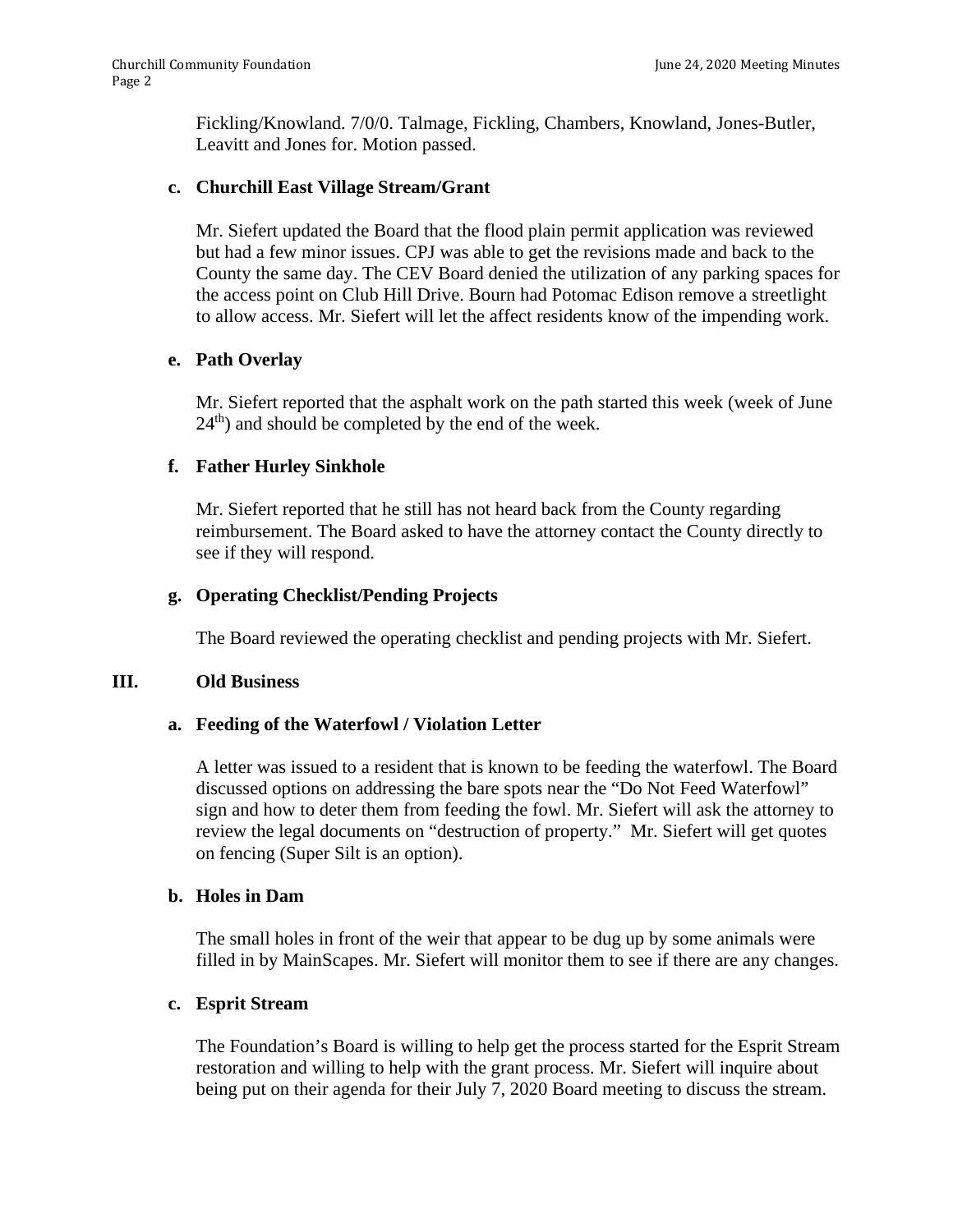#### **d. Hydrilla Control**

Mr. Siefert informed the Board that the hydrilla control is scheduled to be completed next week. This is an annual treatment.

## **e. Water Control Study**

Mr. Knowland is still reviewing and will have his comments ready for the July Board meeting.

## **IV. New Business**

#### **a. Bamboo**

Mr. Chambers asked about some bamboo that needed to be addressed. Mr. Siefert reported that Water's Landing has already removed some, but he will inform them that there is some more that needs to be removed.

#### **V. Next Meeting**

The next meeting of the Board of Directors for the Churchill Community Foundation will be Wednesday, July 29, 2020 at 7:30 p.m. at the Waters Landing Community Center or via web-conferencing depending on the current Maryland and CDC recommendations.

#### **VI. Adjournment**

Motion: To adjourn the June 24, 2020 Board meeting at 8:24 pm. Jones-Butler/Leavitt. 7/0/0. Talmage, Fickling, Chambers, Knowland, Jones-Butler, Leavitt and Jones for. Motion passed.